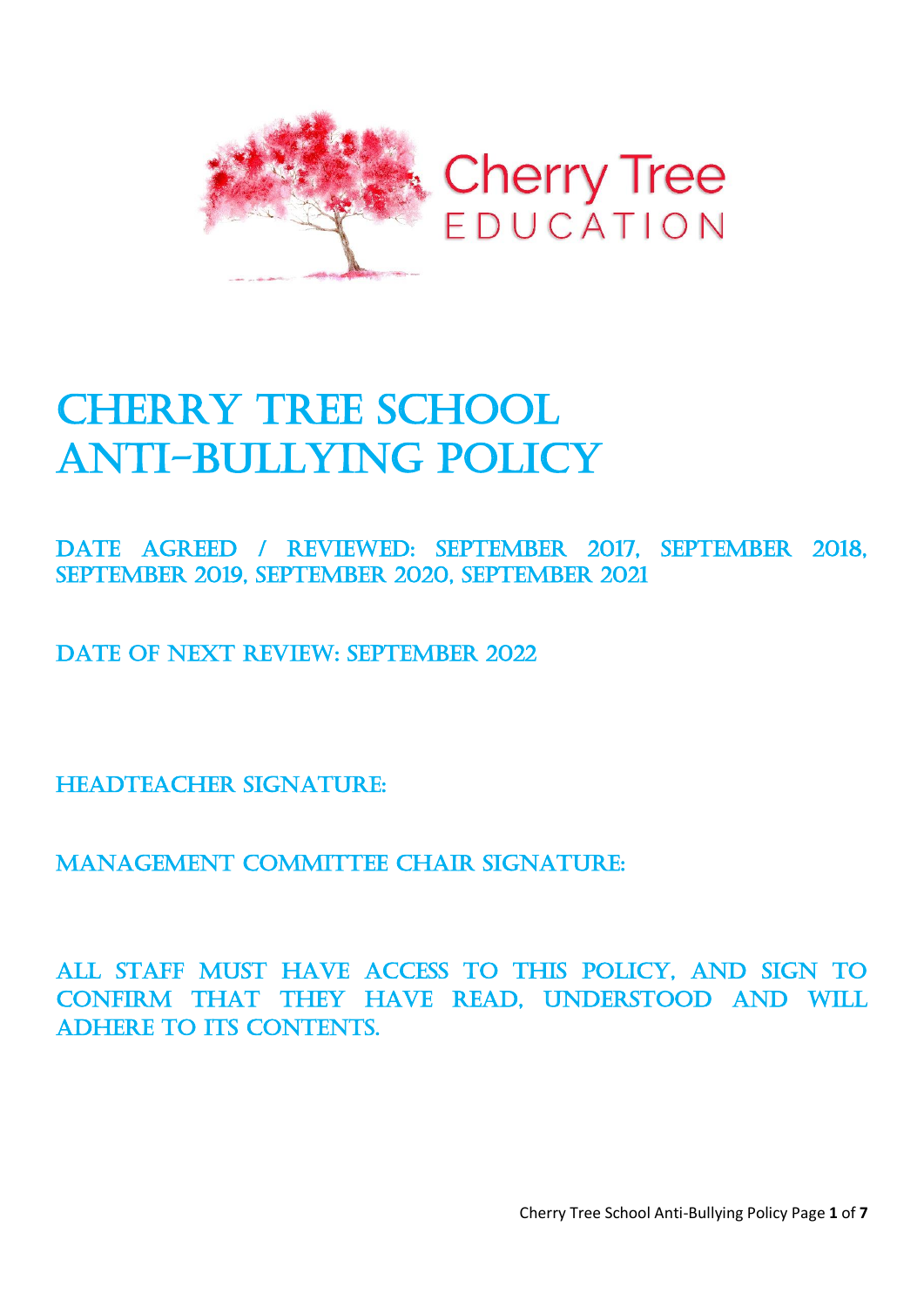# **Cherry Tree Anti-Bullying Policy**

#### **Introduction**

The following documents have been used in the formulation of this policy: Department for Education 'Preventing and Tackling Bullying' (2017), Department for Education 'Supporting Children and Young People Who are Bullied – Advice for Schools' (2014), Department for Education 'Cyber-Bullying – Advice for Headteachers and school staff' (2014).

#### **Objectives of this policy**

This policy outlines what The Cherry Tree School will do to prevent and tackle bullying. We are committed to developing an anti-bullying culture whereby no bullying, including between adults or adults and children and young people will be tolerated.

#### **Our school**

- Discusses, monitors and reviews our anti-bullying policy on a regular basis
- Ensure that pupils can discuss any areas of concern regarding bullying opening and honestly
- Supports all staff to promote positive relationships and identify and tackle bullying appropriately
- Ensure through PSD lessons that all pupils know the difference e.g. between a possible unintended outburst without intention of hurting their feelings versus actual bullying behaviour towards them.
- **E** Ensures that pupils are aware that all bullying concerns will be dealt with effectively; that pupils feel safe to learn; and that pupils abide by the anti-bullying policy.

#### **Definition**

For the purposes of this policy, harassment and bullying will be defined as: '**Behaviour by an individual or group, usually repeated over time, which intentionally hurts another individual either physically or emotionally.'**

Bullying can include: name calling, taunting, mocking, making offensive comments; kicking; hitting; taking belongings; producing offensive graffiti; gossiping; excluding people from groups and spreading hurtful and untruthful rumours. This includes the same inappropriate and harmful behaviours expressed via digital devices (cyberbullying) such as the sending of inappropriate messages by phone, text, instant Messenger, through web sites and social networking sites, and sending offensive and/or degrading images by phone or via the internet.

We do however recognise that the pupils who attend Cherry Tree may display the unwanted behaviours listed above due to their various diagnosis. To ensure that these behaviours do not develop into repeated or targeted bullying behaviours, we record all incidents of behaviour throughout each day and address any behaviours in line with individual pupil circumstances and needs.

#### **Forms of bullying covered by this policy**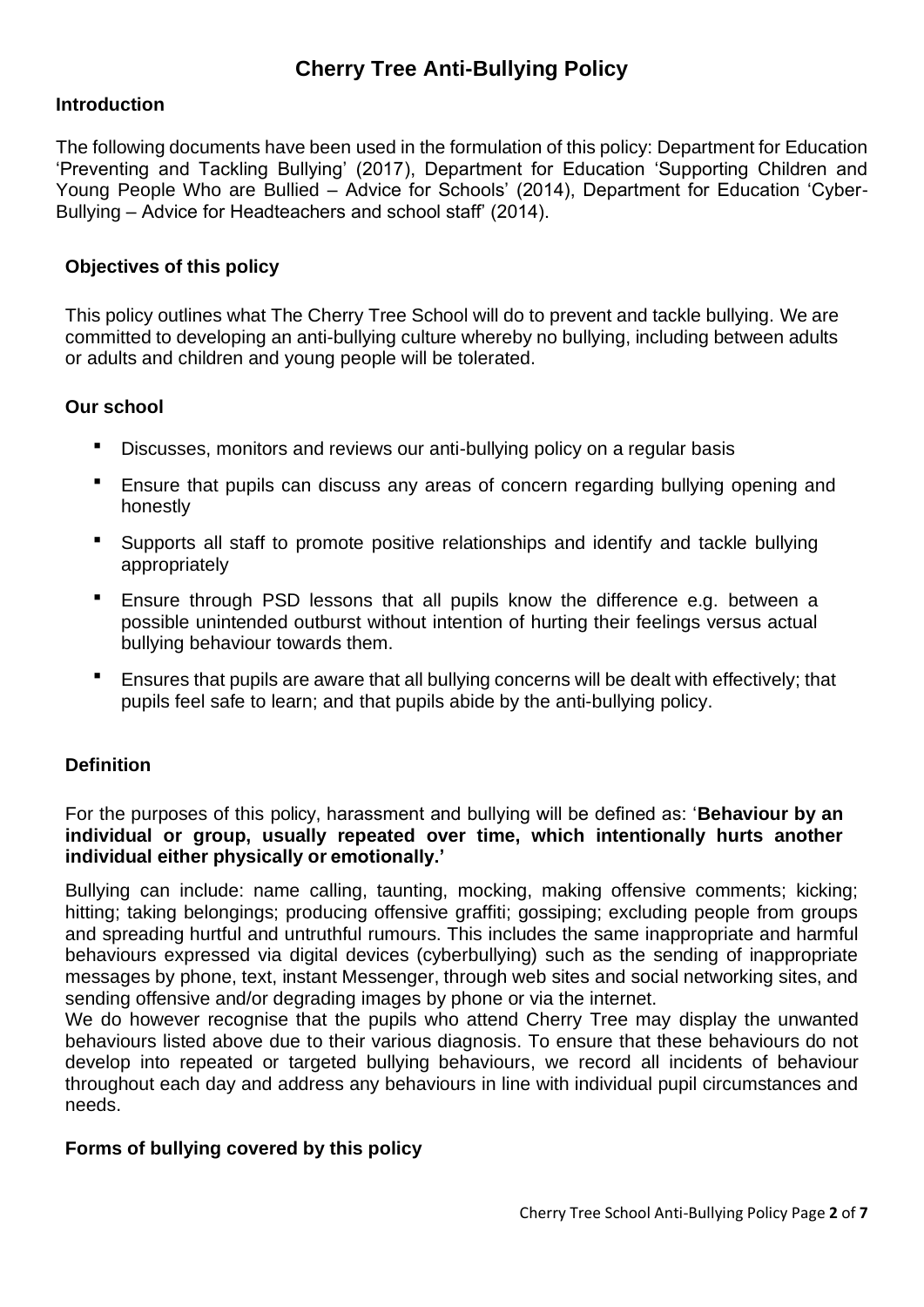Bullying can happen to anyone. This policy covers all forms of bullying including;

- Bullying related to race, religion or culture
- Bullying related to LDD (learning difficulties or disability)
- Bullying related to appearance or health conditions
- Bullying related to sexual orientation (homophobic bullying).
- Bullying of young carers or looked after children or otherwise related to home circumstances
- Sexual, sexist or transphobic bullying
- Cyber bullying related to use of internet, mobile phone messages and social media

The Cherry Tree School regards bullying as a form of behaviour that is entirely unacceptable and that it must be dealt with firmly, swiftly and carefully. It is the responsibility of everyone to prevent it happening and this policy contains guidelines for staff and pupils.

#### **Pupils**

At Cherry Tree School pupils have the right to feel safe and happy. Bullying of any kind undermines these rights and makes life miserable for all those affected.

#### **Pupils bullying pupils:**

Prevention is always better than cure and this is dependent upon:

- Staff knowing their pupils.
- Staff interacting with as well as knowing their pupils so that those pupils will trust their staff and be prepared to make an early complaint to them.
- Making new pupils feel welcome and secure.
- Staff dealing fairly, firmly and sympathetically with bullying situations and with all complaints of potential bullying.

#### **Action:**

- All action must be non-judgemental and protective.
- Any complaining or injured pupil must be instantly reassured.
- Ascertain the facts, speak to witnesses and give each pupil the opportunity to state their case in a calm, unhurried atmosphere away from the scene of any incident.
- Decide upon the action to be taken bearing in mind the fact that it must be our aim to modify the behaviour of the pupil concerned, not to carry out an act of apparent revenge on behalf of the victim. That would constitute an act of institutional bullying and be manifestly unjust and counter – productive.
- Inform the class teacher if he or she has not been involved from the outset.
- Inform the stakeholders concerned and note the incident in the school bullying log.
- Serious incidents, or those where an injury has been sustained must be recorded in the Accident Book without delay and reported to the Headteacher / School Operations Manager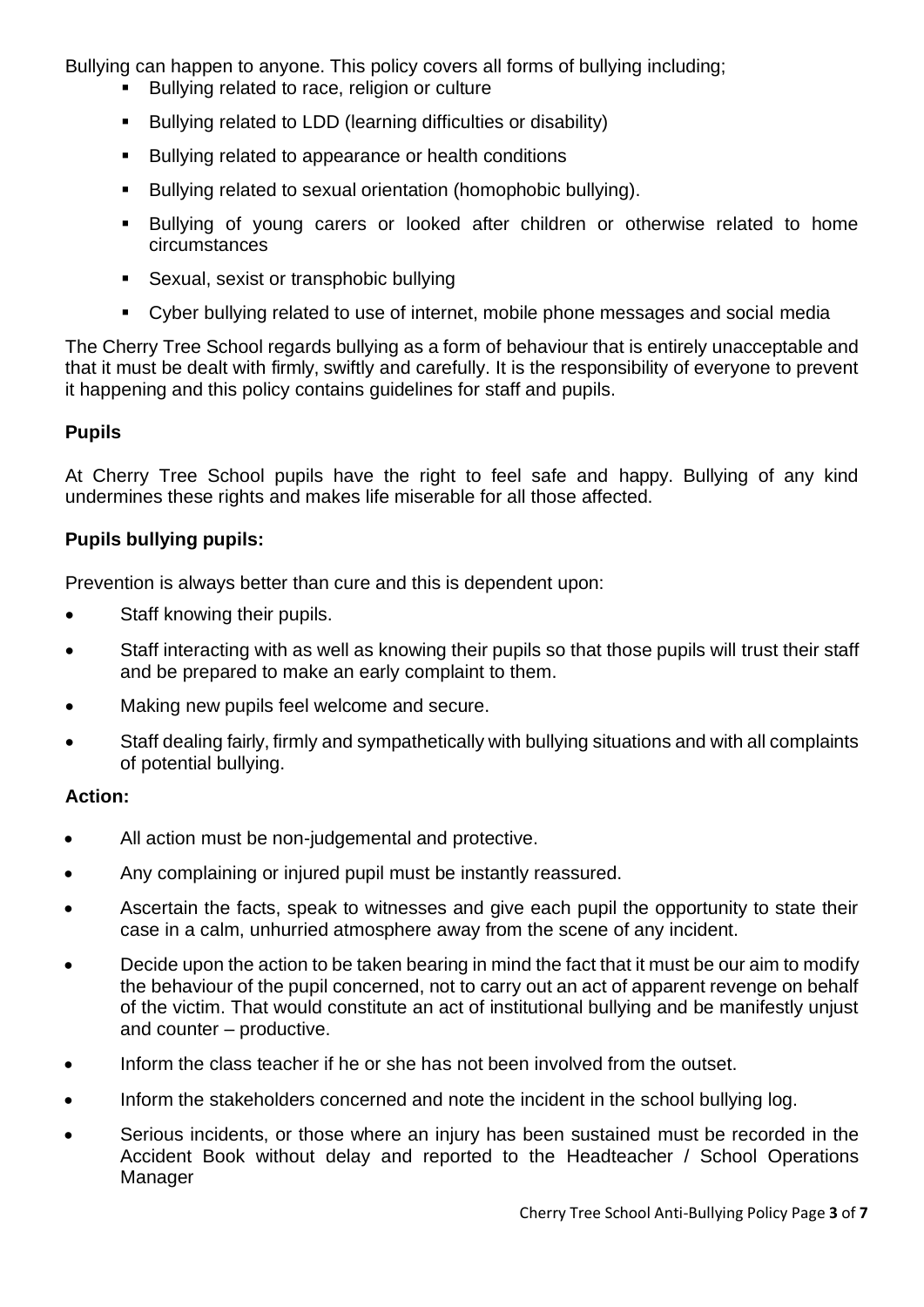#### **Follow up action:**

- Monitor the behaviour of bully and victim.
- Record any subsequent relevant behaviour.
- Be sure that any sanctions imposed e.g. restorative meetings are seen to be understood by all the parties involved and that they are perceived to be fair, relevant and finite.
- Make sure that no pupil is labelled as a bully. Treat each situation as the facts of that situation demand.
- Use the curriculum to inform the pupils about the nature, origins and consequences of bullying so that the pupils will see that bullying in any form is unacceptable behaviour and that no pupil can become involved in bullying inadvertently or through ignorance.
- Persistent bullies and regular victims will need further, individual work. Where such situations arise, the involvement of the senior staff will be essential.

#### **Pupils bullied by staff**

School staff bullying is defined as "using power to punish, manipulate, or disparage a pupil beyond what would be a reasonable disciplinary procedure."

It is important to note that generally speaking, school staff do a good job, often under stressful circumstances. However, there may be a time when a pupil feels they are being bullied by school staff. If a pupil or parent / carer raises the issue of being bullied by a staff member the following procedure will be followed:

- All action must be non-judgemental and protective.
- Any complaining pupil / parent carer must be instantly reassured.
- Ascertain the facts, speak to witnesses and give each pupil the opportunity to state their case in a calm, unhurried atmosphere away from the scene of any incident.
- Inform the parent / carer of the complaint if made by pupil
- If it is in the best interest of the pupil / staff member, ensure the staff member is not in the same classroom as the pupil until it has been decided if and what action is to be taken.
- Decide upon the action to be taken.
- Inform the staff member of the action to be taken if necessary e.g. disciplinary.
- Inform any other stakeholders if necessary.
- **Any serious incidents / allegations must be dealt with under the 'Allegations Against Members of Staff Policy'**
- Ensure that pupil and staff member are fully supported during and after any allegation and subsequent meetings.

#### **Staff / Parents / Carers being bullied**

• Our school takes measures to prevent and tackle bullying among pupils; however, it is equally important to recognise that bullying of staff and parents, whether by pupils, parents or other staff members, is unacceptable.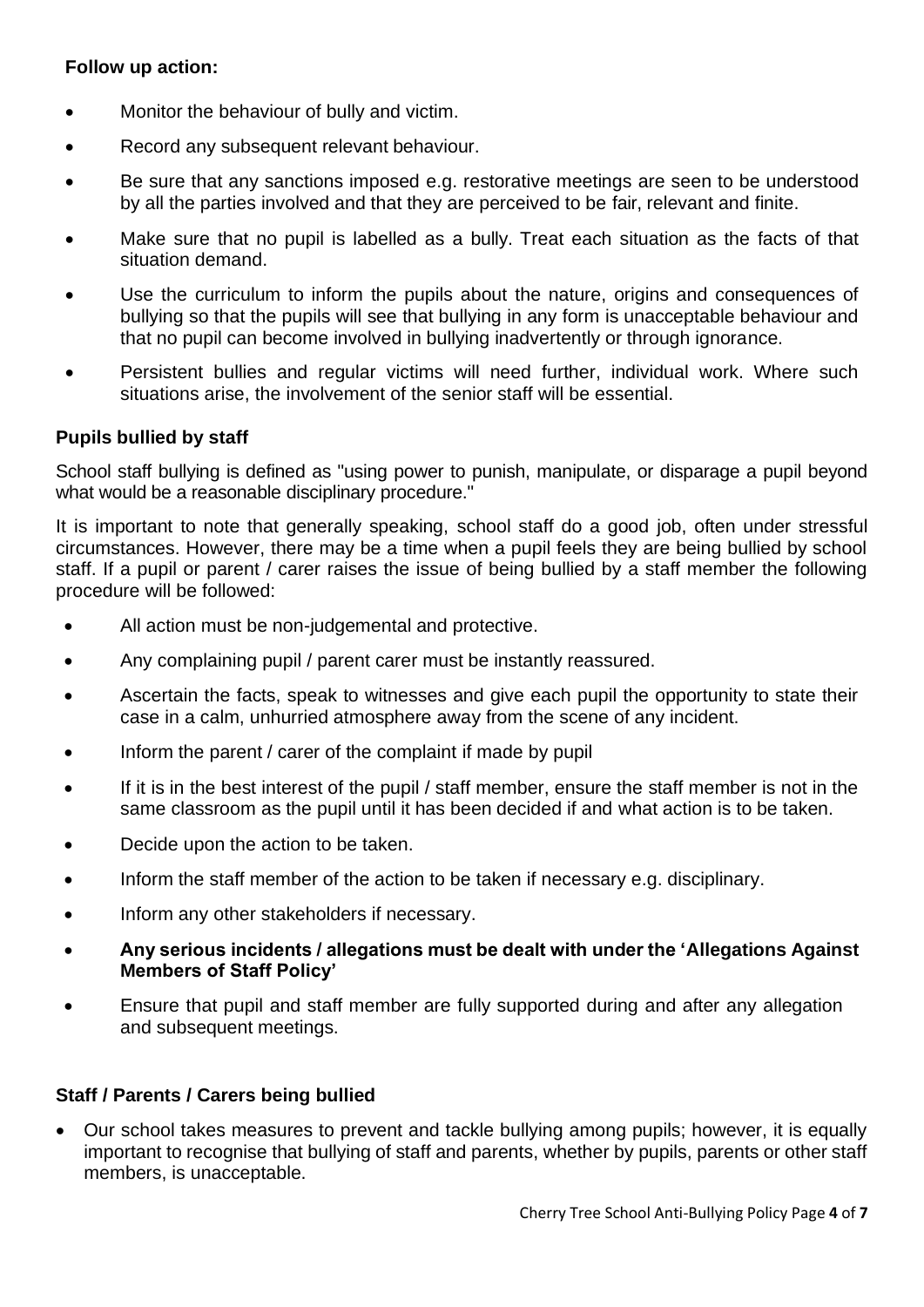#### • **Adults (staff and parents) who have been bullied will be supported by:**

- o Offering an immediate opportunity to discuss the concern with the designated safeguarding lead or deputy designated safeguarding lead, a senior member of staff and/or the headteacher.
- o Advising them to keep a record of the bullying as evidence and discuss how to respond to concerns and build resilience, as appropriate.
- o Where the bullying takes place off school site or outside of normal school hours (including online), the school will still investigate the concern and ensure that appropriate action is taken in accordance with the school's behaviour policy.
- o Reporting offensive or upsetting content and/or accounts to the service provider, where the bullying has occurred online.
- o Reassuring and offering appropriate support.

### • **Adults (staff and parents) who have perpetrated the bullying will be helped by:**

- o Discussing what happened with a senior member of staff and/or the headteacher to establish the concern.
- o Establishing whether a legitimate grievance or concern has been raised and signposting to the school's official complaints procedures.
- o If online, requesting that content be removed.
- o Instigating disciplinary, civil or legal action as appropriate or required.

#### **Policy on bullying and harassment among members of staff:**

The Cherry Tree School is committed to protecting its staff from harassment and bullying. All forms of harassment and bullying are unacceptable and must be fully investigated. Everyone within the organisation is responsible for his or her conduct to others. People not only have a responsibility to themselves, in acknowledging their responsibilities to others, but they should also ensure that any incidents of harassment or bullying to others do not go unreported.

The Cherry Tree School believes that each member of staff has the right to be treated with courtesy, dignity, fairness and respect always. It is committed to this belief and this policy is aimed at giving further commitment to good employment practice and good practice in equal opportunities as well as underpinning its legal and professional obligations.

Harassment and bullying can have serious consequences within the workplace including anxiety, stress, physical ill health and recruitment and retention problems. This policy is aimed at ensuring that such problems do not arise in the first place and at ensuring that where such problems do occur, they are taken seriously. It aims to make it plain that anyone who feels that they are subject to any form of harassment or bullying can have the confidence to complain without fear of reprisal or ridicule.

For this policy to be successful in providing a positive support for all staff, everyone needs to give their individual commitment to ensure that harassment and bullying is recognised and not tolerated. This can only happen when:

- Senior staff support this policy and are proactive and vigilant of the behaviour of others and are responsible for addressing actions which might cause offence.
- All staff support this policy and are aware of how their behaviour may affect others. Staff must be proactive in promoting an atmosphere which is free from harassment and bullying and must challenge instances of such behaviour wherever they occur.

## **Action:**

**Senior staff:**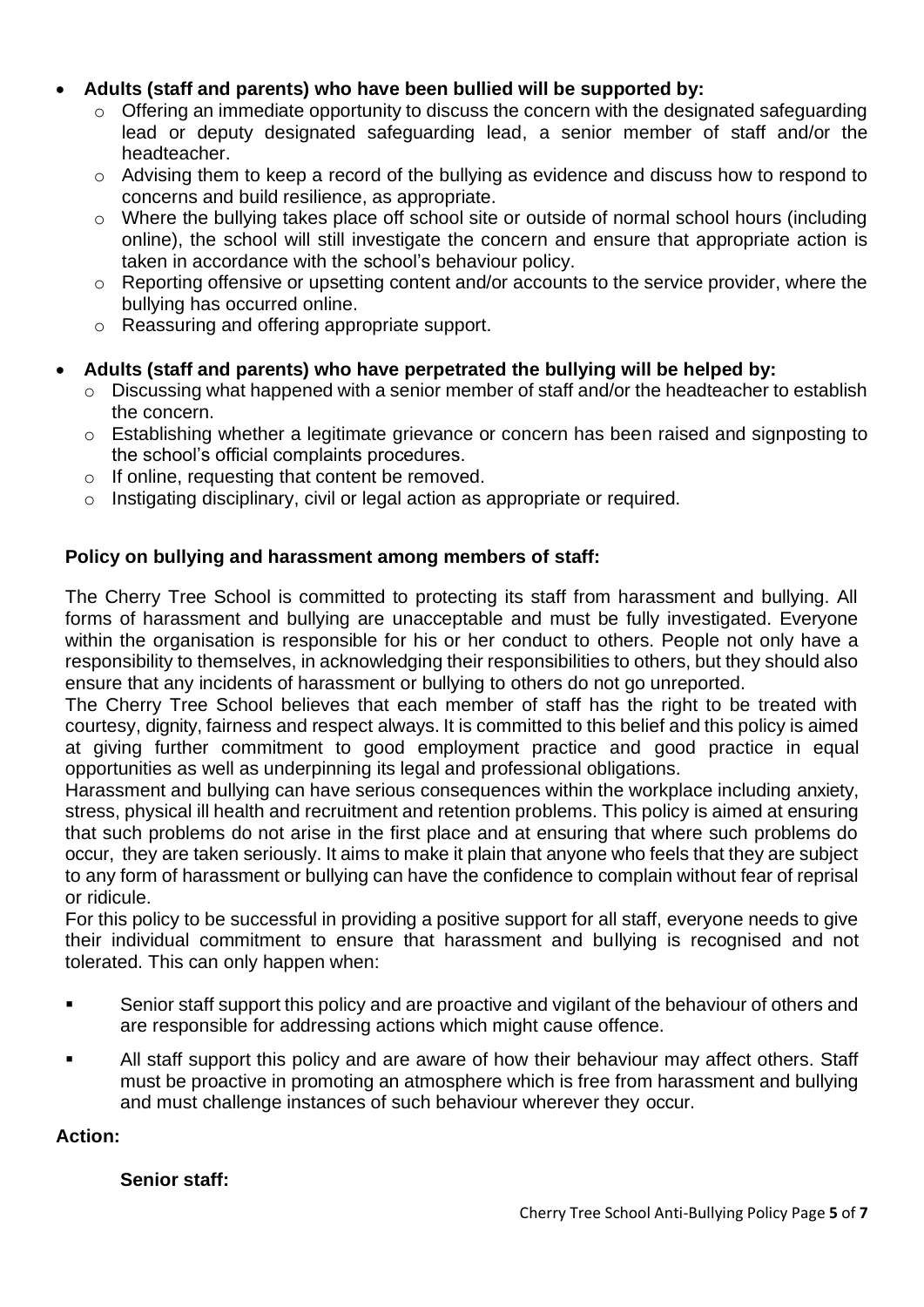- Senior staff should be supportive of the staff and ensure that harassment and bullying is prevented in the first instance. It is the responsibility of the management to ensure that each member of staff is made aware of this policy.
- Where senior staff suspect incidents of harassment or bullying are occurring, they must address the issue as soon as is reasonably practicable. If there is sufficient evidence to believe that any individual's conduct is unacceptable, the matter should be investigated formally in accordance with the practices of The Cherry Tree School.
- Senior staff should always act in a professional and fair manner and ensure that their own behaviour does not breach this policy.

#### **Staff and volunteers:**

- All staff and volunteers should refrain from any conduct which would amount to harassment or bullying of another.
- All staff and volunteers should work together to both prevent and to report any instances of harassment or bullying.
- **EXECT** All staff and volunteers have a responsibility to create an atmosphere free from harassment and to challenge harassment or bullying wherever it is encountered.
- Where staff or volunteers are victims of any perceived harassment or bullying, or are witness to them, they have a duty to report such incidents safe in the knowledge that management will take such reports seriously and that all such reports will be dealt with promptly, sensitively and in the strictest of confidence.

#### **What to do if you believe that you are being harassed or bullied:**

- Do not hesitate to contact a senior staff member. They will be able to give support and advice on how to approach the matter and whether more formal action is required. The final decision on whether a formal complaint should be made rests with the person affected.
- **•** In the first instance, it may be appropriate to try to resolve the situation by speaking directly to the other person involved and ask them to stop or amend their current behaviour. This gives that person the opportunity to recognise the effect of their behaviour on others.
- **EXECT** If an individual has attempted to resolve the situation without success, a formal complaint should be made to the School Operations Manager, or to the headteacher or Management Committee Chair.
- It is good practice to keep a written record of any incidents. However, it is equally important to consider that the collation of detailed records against another person can be considered harassment where there is no just or reasonable cause or where no attempts have been made to resolve any conflict.

#### **Investigating harassment or bullying:**

- **•** Since harassment or bullying are normally considered to be gross misconduct it is important that all complaints are treated seriously and investigated promptly in accordance with procedure.
- Each complaint must be investigated in a confidential manner and both parties made aware of any outcome or actions to be taken.
- Cherry Tree School Anti-Bullying Policy Page **6** of **7** Where necessary, other people involved in the investigation may also be given feedback